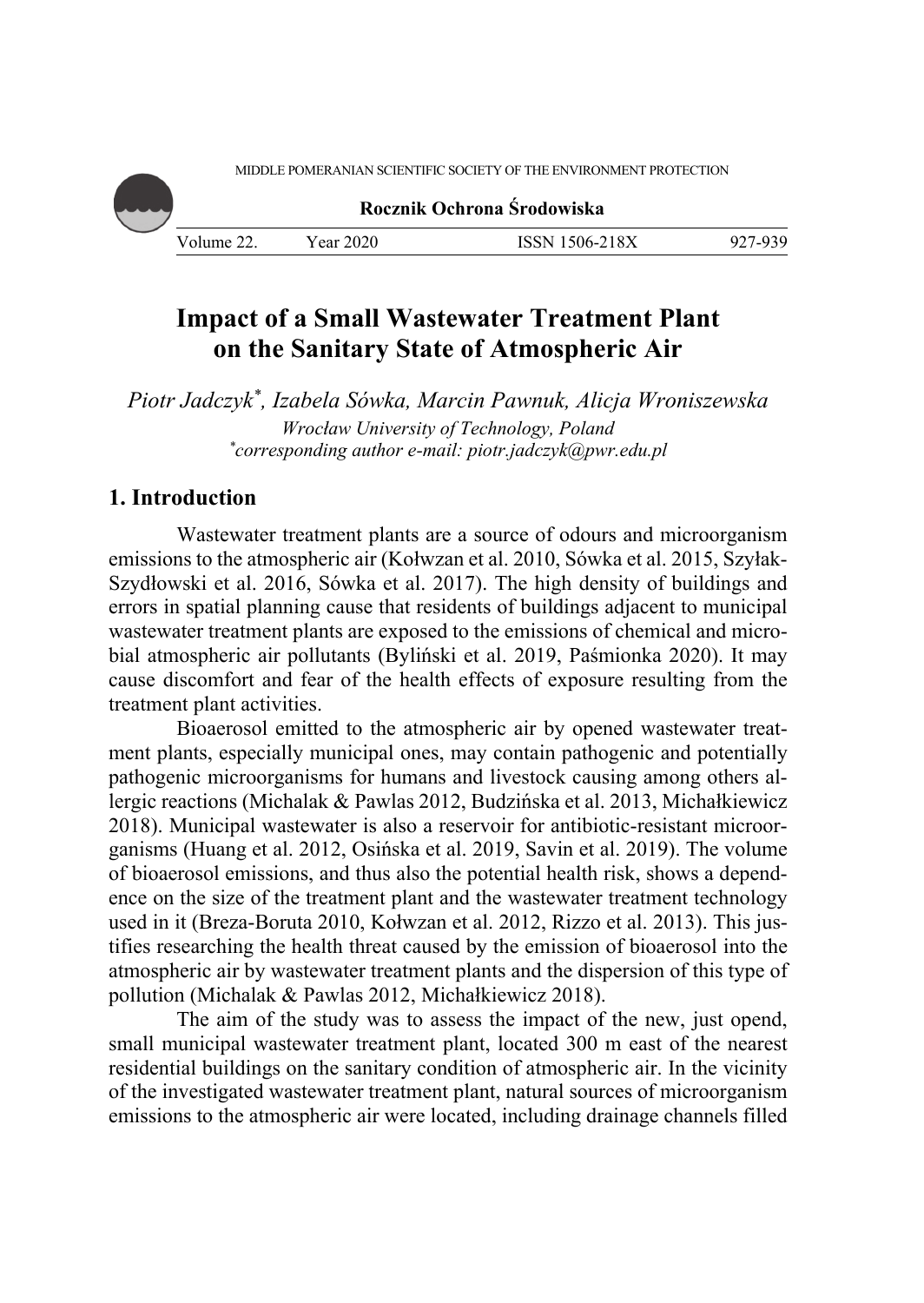with water and natural terrain obstacles (trees and forests), affecting the dispertion of pollutants emitted by the wastewater treatment plant.

## **2. Study object**

The subject of the study was a municipal wastewater treatment plant (WWTP) serving approx. 20,000 PE (population equiwalent), with an average daily flow of approx.  $2,300 \text{ m}^3$  located among arable fields. There is the forest on the south-west of WWTP. In the area of the investigated wastewater treatment plant, there are predenitrification chamber  $(67 \text{ m}^3)$ , 2 dephosphatation chambers  $(112 \text{ m}^3 \text{ and } 168 \text{ m}^3)$ , 3 denitrification chambers  $(343 \text{ m}^3, 112.5 \text{ m}^3 \text{ and } 331 \text{ m}^3)$ , optional chamber (142 m<sup>3</sup>), nitrification chamber (1432 m<sup>3</sup>), and secondary settling tank  $(610 \text{ m}^3)$ . Treated wastewater is discharged into a drainage ditch. The wastewater treatment plant is equipped with a sludge dewatering station with a capacity of 10-12 m<sup>3</sup>/h, working 6 days a week for 10 hours a day.

### **3. Materials and methods**

The number of microorganisms suspended in the atmospheric air was determined by the sedimentation method, accordance with Polish standards no PN-89/Z-04111/01, PN-89/Z-04111/02, PN-89/Z-04111/03, and PN-89/Z-04111/08. Measuring stands 1-10 were located in the wind trail every 50 m, taking into account field conditions on the leeward side of the treatment plant. Control stands 11-13 were situated on the windward side (Fig. 1).



**Fig. 1.** Location of measuring stands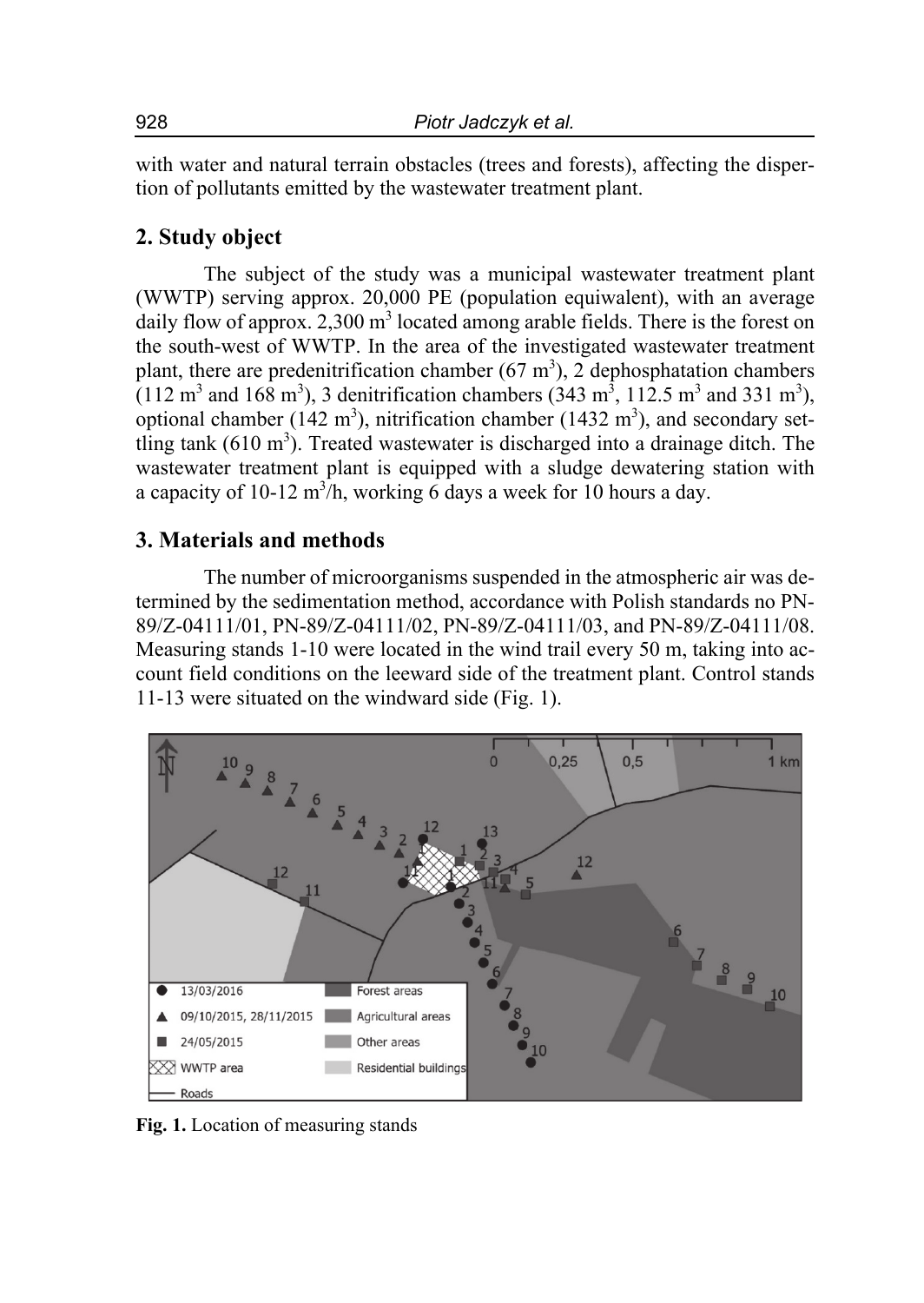Four series of tests were carried out in the transitional periods of the year (spring and autumn), field tests were carried out between 9.00-12.00. Agarized microbiological media (BTL Polska LTD., Łódź, Poland) in Petri dishes (3 tiles with each substrate) with a diameter of 0.09 m were exposed to free-falling microorganisms for 15 min (media for psychro- and mesophilic bacteria and mold fungi) and 30 min (for actinomycetes) 1.30 m above the ground. Subsequently, the dishes with media were incubated at the temperatures indicated in Table 1.

| Group<br>of microorganisms | Microbiological<br>medium         | Incubation<br>temperature $[^{\circ}C]$ | Incubation<br>time $[24 h]$ |
|----------------------------|-----------------------------------|-----------------------------------------|-----------------------------|
| psychrophilic bacteria     | nutrient agar                     | 22                                      |                             |
| mesophilic bacteria        | nutrient agar                     | 37                                      |                             |
| mold fungi                 | Sabouraud with<br>chloramphenicol | 26                                      | $3 - 5$                     |
| actinomycetes              | Pochon                            | 26                                      | $3 - 5$                     |

**Table 1.** Microorganisms incubation conditions

After incubation, colonies grown on media were counted. The number of colony-forming units (CFU) in the unit of air volume was calculated according to the Omelian formula in the Gogoberidze modification (Polish standards – PN-89/Z-04111/02, PN-89/Z0411/3). Bioaerosol samples were taken in triplicate. The results are presented as the arithmetic mean for three replications. Standard deviation is also provided. During the tests, temperature and humidity of the air, wind direction and speed were determined (Table 2). The assessment of the sanitary state of the air around the tested wastewater treatment plant was made by comparing the concentration of microorganisms with the criteria recommended by PN-89/Z-04111/02 (Table 3), PN-89/Z0411/03 (Table 4) and the proposals of the Team of Experts on Biological Factors (Table 5).

| Atmospheric factor     | 24.04.2015   9.10.2015 |           | 28.11.2015   13.03.2016 |            |
|------------------------|------------------------|-----------|-------------------------|------------|
| air temperature $[°C]$ | $+18$                  |           | -3                      |            |
| air humidity $[\%]$    | 65                     | 6D        | 90                      | 90         |
| wind speed $[m/s]$     | 1.5                    | 2.4       | 3.0                     | $2 - 3$    |
| wind direction         | NW                     | <b>SW</b> | SE.                     | <b>NNW</b> |

**Table 2.** Meteorological conditions in the research area at 9 am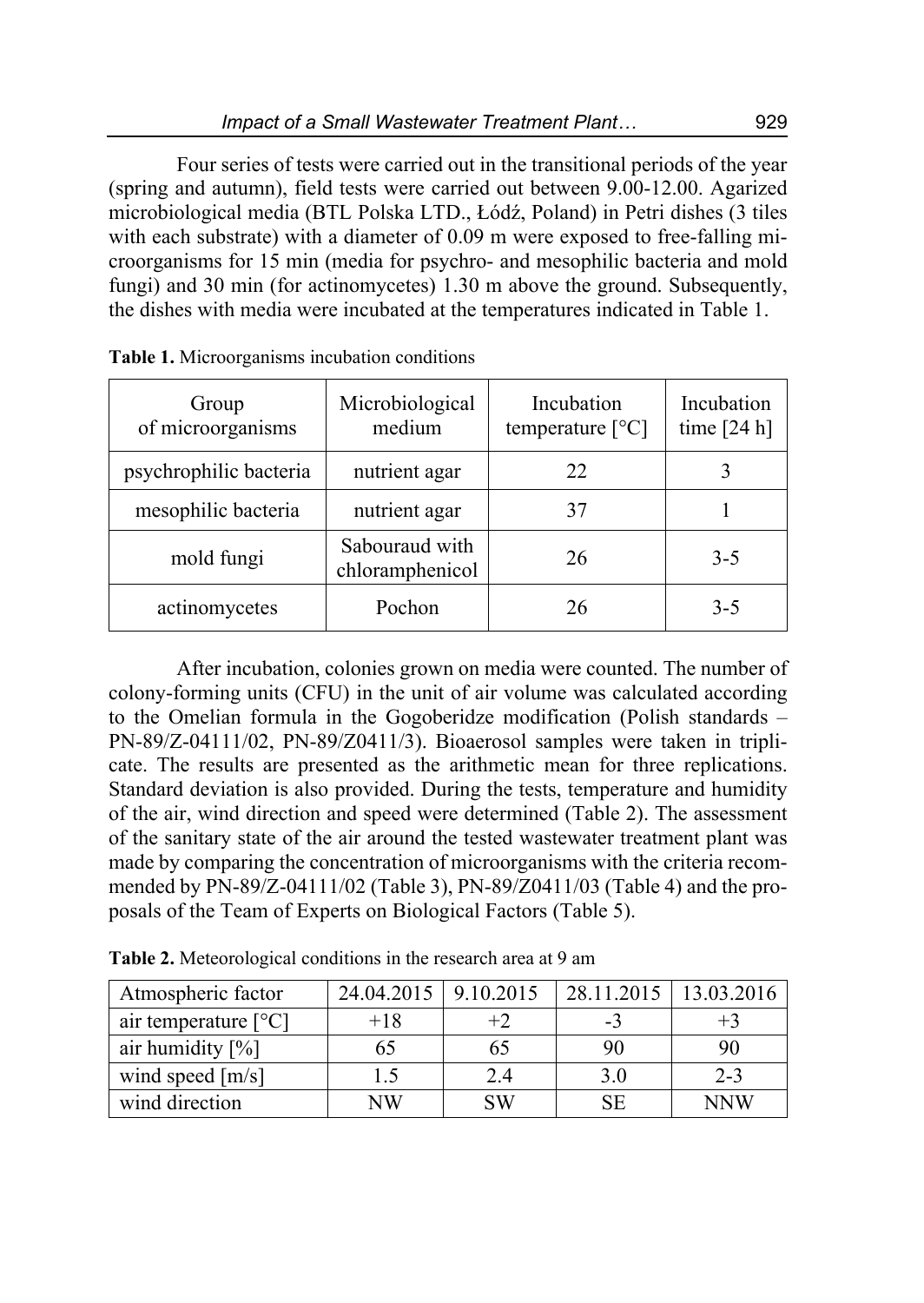**Table 3.** Criteria for classification of atmospheric air pollution by bacteria according to PN-89/Z-04111/02 - in the scope related to the results of tests obtained in this work

| Total number<br>of mesophilic bacteria | Number<br>of actinomycetes | Degree of atmospheric<br>air pollution |
|----------------------------------------|----------------------------|----------------------------------------|
| < 1000                                 | $<$ 10                     | uncontaminated                         |
| 1000-3000                              | 10-100                     | moderately polluted                    |
| >3000                                  | >100                       | heavily contaminated                   |

**Table 4.** Classification criteria for atmospheric air pollution by fungi according to PN-89/Z-04111/03

| Total number<br>of fungi in $1 \text{ m}^3$<br>of atmospheric air | Degree of atmospheric air pollution                                              |
|-------------------------------------------------------------------|----------------------------------------------------------------------------------|
| 3000-5000                                                         | average clean atmospheric air, especially<br>in the late spring and early autumn |
| 5000-10000                                                        | pollution that may have a negative impact<br>on the natural environment          |
| >10000                                                            | pollution threatening the natural human environment                              |

**Table 5.** Proposals for assessing the degree of microbial contamination of atmospheric air developed by the Team of Experts on Biological Factors (Górny 2010) – to the extent related to the results of research obtained in this work

| Bioaerosol component          | Degree of atmospheric air pollution |                            |  |
|-------------------------------|-------------------------------------|----------------------------|--|
|                               | acceptable                          | unacceptable               |  |
| mesophilic bacteria           | $\leq 5000 \text{ cuf/m}^3$         | $>5000 \text{ cm/m}^3$     |  |
| thermophilic<br>actinomycetes | $\leq$ 200 cuf/m <sup>3</sup>       | $>200$ cuf/m <sup>3</sup>  |  |
| Fungi                         | $\leq 5000$ cuf/m <sup>3</sup>      | $>5000$ cuf/m <sup>3</sup> |  |

### **4. Results and discussion**

The research shows that the concentration of psychrophilic bacteria on the leeward side of the treatment plant varied in the range from 156±85 to  $6587 \pm 1286$  cfu/m<sup>3</sup>, depending on the position and day of the inspection. Their concentration was higher than in control (average of all positions on the windward side of the treatment plant) at positions 1-10 on 24/04/2015, 7 and 9 o 9/10/2015, 1-2, and 4-10 on 28/11/2015, 2, 6, 8-10 on 13.03.2016 (Table 6).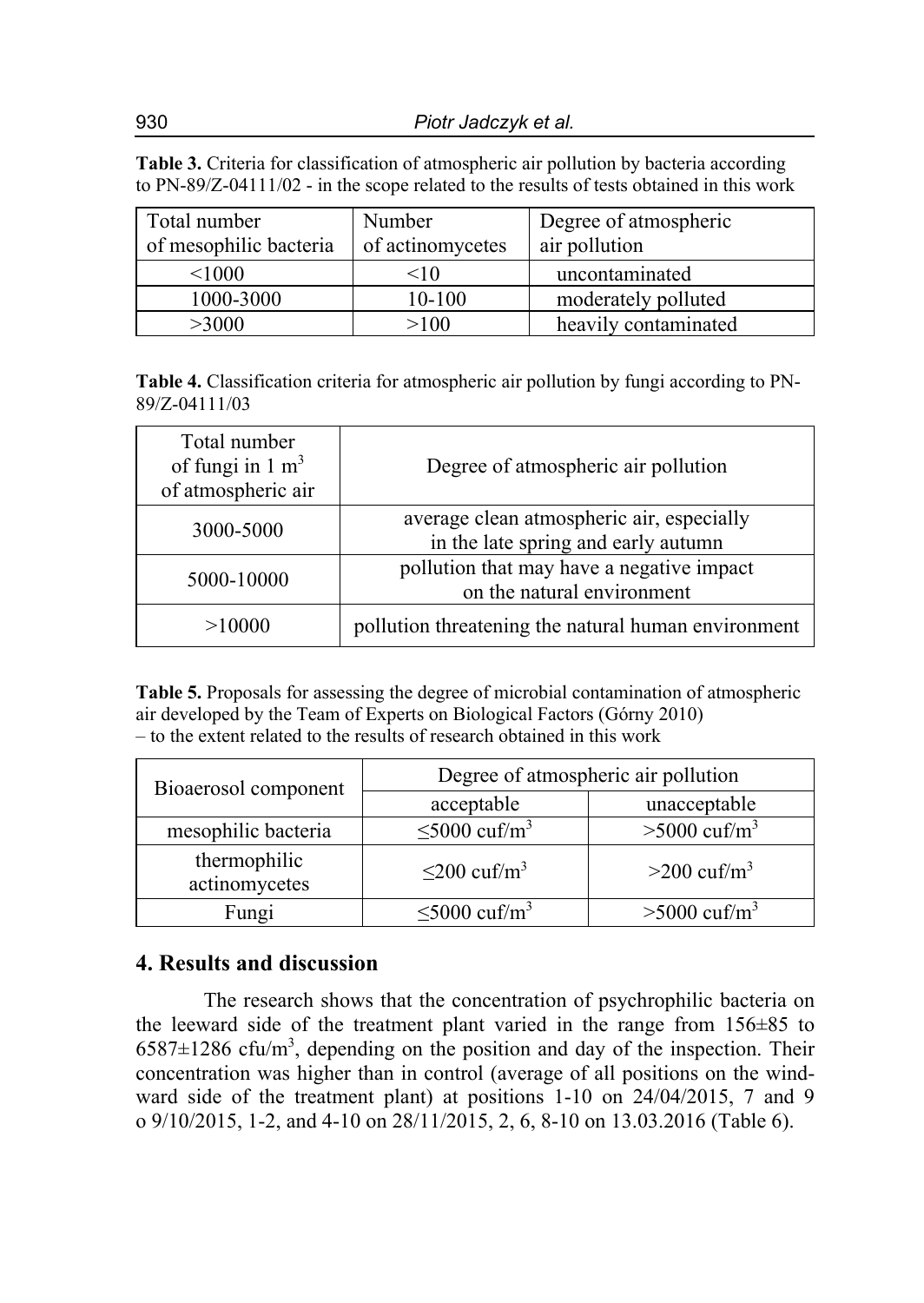| microorganisms<br>Group of |                              | Date of control |               |              |                |
|----------------------------|------------------------------|-----------------|---------------|--------------|----------------|
|                            | measuring stand<br>Number of | 24.04.2015      | 09.10.2015    | 28.11.2015   | 13.03.2016     |
|                            | 1                            | 1647±401        | 1577±88       | 4143±130     | 653±226        |
|                            | $\overline{2}$               | 1265±107        | 1543±214      | 329±149      | 1139±383       |
|                            | $\overline{\mathbf{3}}$      | 2617±554        | 1877±270      | 156±85       | 224±91         |
| psychrophilic bacteria     | $\overline{4}$               | 3675±946        | 1473±136      | 589±330      | 336±91         |
|                            | $\overline{5}$               | 1127±130        | 1993±425      | 572±42       | 1300±518       |
|                            | 6                            | 1387±276        | 1872±278      | 1039±83      | 1792±436       |
|                            | $\overline{7}$               | 1300±147        | 6587±1287     | 729±184      | 989±778        |
|                            | 8                            | 1851±70         | 2028±377      | 676±258      | $1531 \pm 161$ |
|                            | 9                            | 1647±249        | 6500±332      | 399±65       | 3453±2315      |
|                            | 10                           | 4108±883        | 1300±85       | 555±98       | 597±185        |
|                            | 11                           | $1005 \pm 65$   | 2877±177      | $121 \pm 65$ | 915±297        |
|                            | 12                           | 919±191         | 2357±149      | 416±236      | 1773±140       |
|                            | 13                           | not tested      | not tested    | not tested   | 1344±992       |
|                            | 1                            | 763±214         | 1248±153      | 5997±978     | $87 + 25$      |
|                            | $\overline{2}$               | 763±88          | 1144±112      | 1092±363     | $121 \pm 65$   |
|                            | $\overline{\mathbf{3}}$      | 953±498         | 1647±259      | $607 \pm 65$ | 87±88          |
|                            | $\overline{4}$               | 1629±49         | 1317±201      | 1040±153     | 381±88         |
|                            | 5                            | 416±185         | 2115±534      | 555±385      | 1300±42        |
|                            | 6                            | 399±65          | 1491±161      | 624±112      | 1109±298       |
|                            | $\overline{7}$               | 659±209         | 6309±1349     | 676±195      | 399±107        |
| mesophilic bacteria        | 8                            | 589±123         | 2357±107      | 451±172      | 693±356        |
|                            | 9                            | 555±65          | 4628±663      | 121±49       | 1127±354       |
|                            | 10                           | 1283±172        | $1473 \pm 65$ | 347±49       | 243±149        |
|                            | 11                           | 433±161         | $1421 \pm 25$ | 399±25       | 225±172        |
|                            | 12                           | 416±74          | 1577±177      | 364±42       | 797±307        |
|                            | 13                           | not tested      | not tested    | not tested   | 277±149        |

**Table 6.** Concentrations of microorganisms at individual research stands (mean value for 3 repetitions with standard deviation)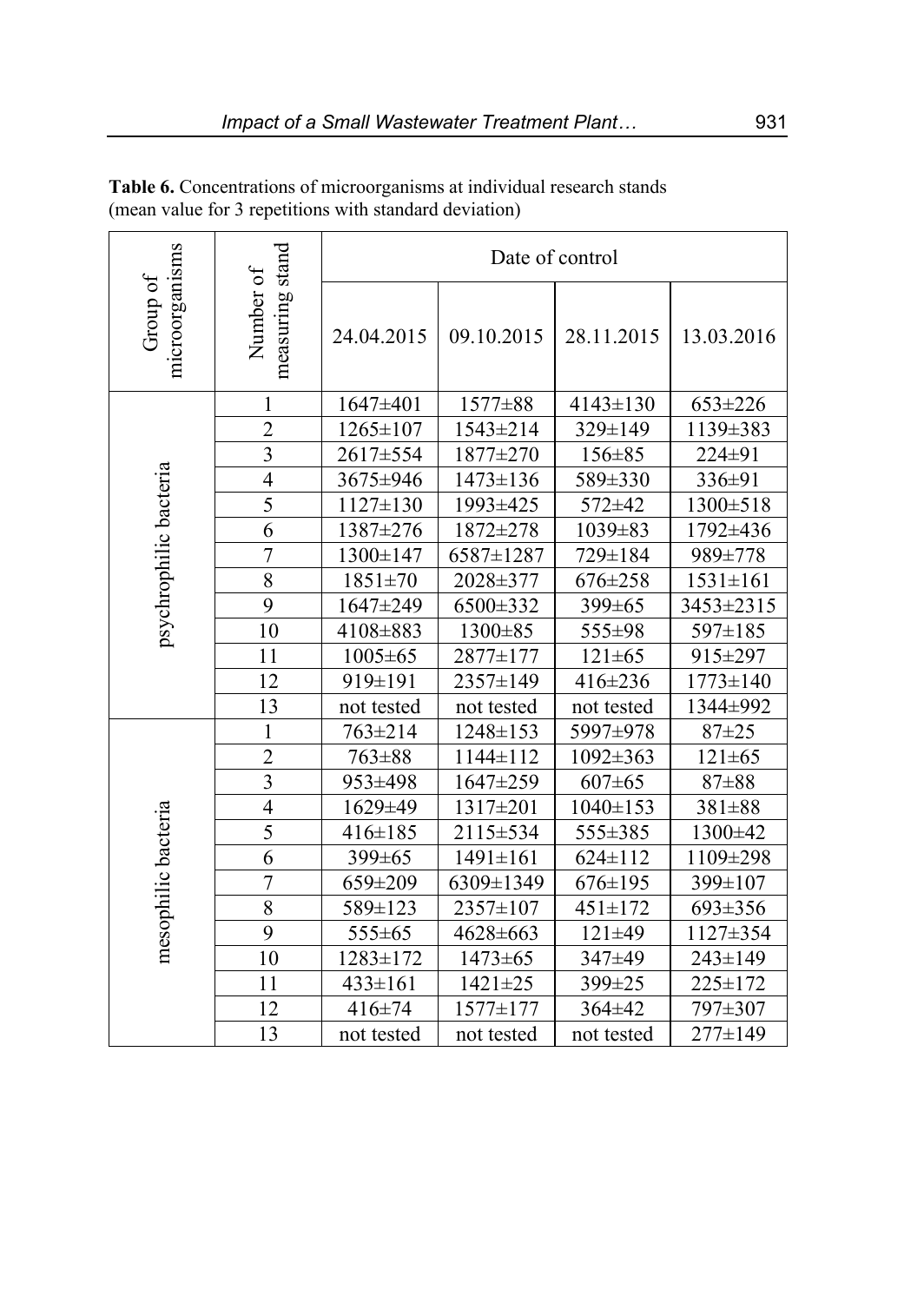## **Table 6.** cont.

| microorganisms<br>of measuring<br>Group of<br>Number<br>stand |                | Date of control |               |               |                |
|---------------------------------------------------------------|----------------|-----------------|---------------|---------------|----------------|
|                                                               |                | 24.04.2015      | 09.10.2015    | 28.11.2015    | 13.03.2016     |
|                                                               | $\mathbf{1}$   | 104±56          | $165 \pm 65$  | $9 + 12$      | $9 + 12$       |
|                                                               | $\overline{2}$ | $87 \pm 12$     | $87 + 25$     | $0\pm 0$      | $0\pm 0$       |
|                                                               | $\overline{3}$ | 225±80          | 520±21        | $43 + 25$     | $43 + 25$      |
|                                                               | $\overline{4}$ | $191 \pm 65$    | 225±96        | $0\pm 0$      | $0\pm 0$       |
|                                                               | 5              | $130 \pm 0$     | 295±12        | $26 + 21$     | $26 + 21$      |
|                                                               | 6              | $26 \pm 21$     | $321 \pm 117$ | $9 + 12$      | $9 \pm 12$     |
| actinomycetes                                                 | $\overline{7}$ | 69±49           | 849±96        | $17 + 12$     | $17 + 12$      |
|                                                               | $\overline{8}$ | $243 \pm 25$    | $702 + 21$    | $26 + 21$     | $26 + 21$      |
|                                                               | 9              | $182 \pm 56$    | $702 + 21$    | $17 + 25$     | $17 + 25$      |
|                                                               | 10             | 113±44          | 719±12        | $0\pm 0$      | $0\pm 0$       |
|                                                               | 11             | $113 \pm 12$    | 745±107       | $0\pm 0$      | $0\pm 0$       |
|                                                               | 12             | $104 \pm 21$    | 425±32        | $43 + 25$     | $43 + 25$      |
|                                                               | 13             | not tested      | not tested    | not tested    | $9 + 12$       |
|                                                               | $\mathbf{1}$   | 589±218         | 2704±321      | 52±42         | 205±140        |
|                                                               | $\overline{2}$ | $104 \pm 112$   | 3155±283      | 52±42         | 485±132        |
|                                                               | $\overline{3}$ | 659±201         | 4632±410      | $69 \pm 65$   | 355±115        |
|                                                               | $\overline{4}$ | $173 \pm 136$   | 3744±405      | 284±21        | $411 \pm 115$  |
|                                                               | 5              | 87±49           | 3744±258      | 451±218       | 317±132        |
|                                                               | 6              | 676±42          | 3380±195      | 607±177       | $672 + 229$    |
| Fungi                                                         | $\overline{7}$ | 589±25          | 3033±298      | $1041 \pm 44$ | $205 \pm 70$   |
|                                                               | $\overline{8}$ | 1057±354        | 3397±172      | $711 \pm 123$ | $1027 \pm 161$ |
|                                                               | 9              | 555±218         | 4403±519      | 364±127       | 2150±454       |
|                                                               | 10             | 867±25          | 4039±177      | 485±49        | 3211±588       |
|                                                               | 11             | 295±49          | 3969±65       | 225±130       | 429±115        |
|                                                               | 12             | $277 \pm 25$    | 3068±42       | $69 \pm 65$   | $1045 \pm 53$  |
|                                                               | 13             | not tested      | not tested    | not tested    | 2949±294       |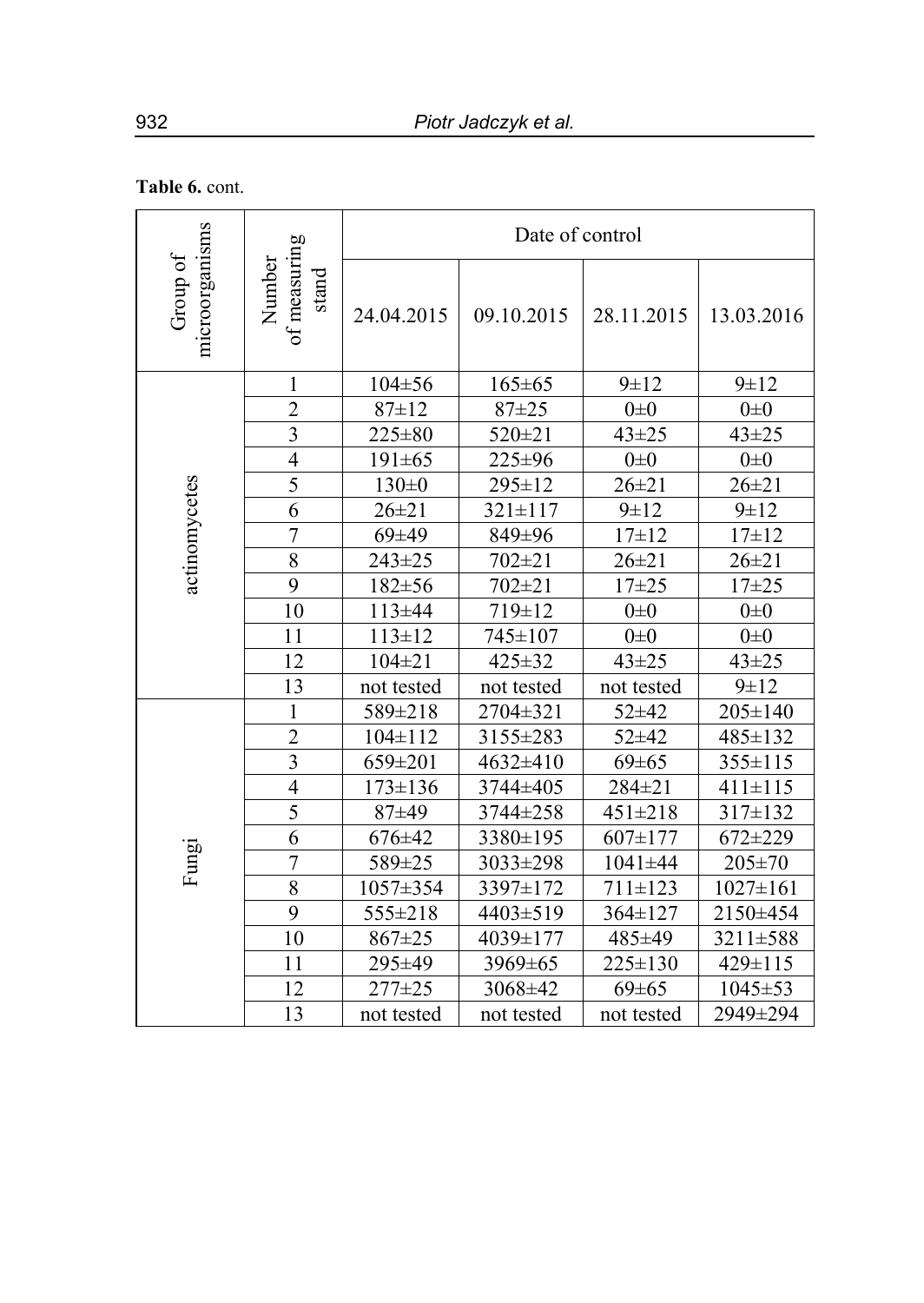The concentration of mesophilic bacteria on the leeward side of the wastewater treatment plant varied from  $87\pm24$  to  $6309\pm1349$  cfu/m<sup>3</sup>, depending on the position and the day of the inspection. Their concentration was higher than in control (average of all positions on the windward side of the treatment plant) at positions 1-4 5 and 7-10 on 24/04/2015, 3, 5, 7-9 on 9/10/2015, 1- On November 8 28, 2015, 5-6 and 8-9 on March 13, 2016 (Table 6).

Concentrations of actinomycetes on the leeward side of the treatment plant varied from  $0\pm 0$  to  $719\pm 12$  cfu/m<sup>3</sup>, depending on the position and day of the inspection. Their concentration was higher than in control (average of all sites on the windward side of the treatment plant) on sites 3-5 and 8-10 on 24/04/2015, 3, 7-10 on 9/10/2015, 3, 5 and 8 on November 28, 2015, 3 and 8 on March 13, 2016 (Table 6).

The concentration of mold fungi on the leeward side of the wastewater treatment plant varied from  $52\pm42$  to  $4645\pm425$  cfu/m<sup>3</sup>, depending on the stand and the day of the inspection. Their concentration was higher than in control (average of all positions on the windward side of the treatment plant) at locations 1, 3, and 6-10 on 24/04/2015, 3-5, and 9-10 on 9/10/2015, 4-10 on 28.11.2015, 9-10 on 13.03.2016 (Table 6).

The concentration of microorganisms in the area and in the vicinity of wastewater treatment plants examined by other authors, serving from tens to hundreds of thousands of inhabitants were similar to those found in this work and were in the following ranges:  $10^2$ -10<sup>4</sup> for psychrophilic and mesophilic bacteria,  $10^{1}$ - $10^{2}$  for actinomycetes and  $10^{1}$ - $10^{4}$  for mold fungi (Filipkowska et al. 2000, Breza-Boruta 2010, Kołwzan et al. 2012, Li et al. 2016, Paśmionka 2019, Paśmionka 2020). The authors of these studies also found that the concentrations of microorganisms at measuring points differed by the distance from the wastewater treatment plant as a whole and its individual elements, and depending on the day of the inspection. This phenomenon is seasonal in nature (Szyłak-Szydłowski et al. 2016). However, the formation of bioaerosol in a wastewater treatment plant and its distribution in the atmosphere as well as the survival of microorganisms in the atmospheric air depend on many factors, including:

- wastewater treatment technology used in a given treatment plant and its parameters, including: the intensity of wastewater mixing and aeration,
- variable meteorological conditions: wind speed and direction, solar radiation intensity, precipitation, air temperature and humidity
- topography around the wastewater treatment plant and the presence and distribution terrain barrier,
- $\bullet$  the duration of the treatment plant's operation its long-term operation may cause microbiological contamination of the soil and cause the secondary transport of microbial contamination from the soil (Korzeniewska 2011, Kołwzan et al. 2012, Michałkiewicz 2018).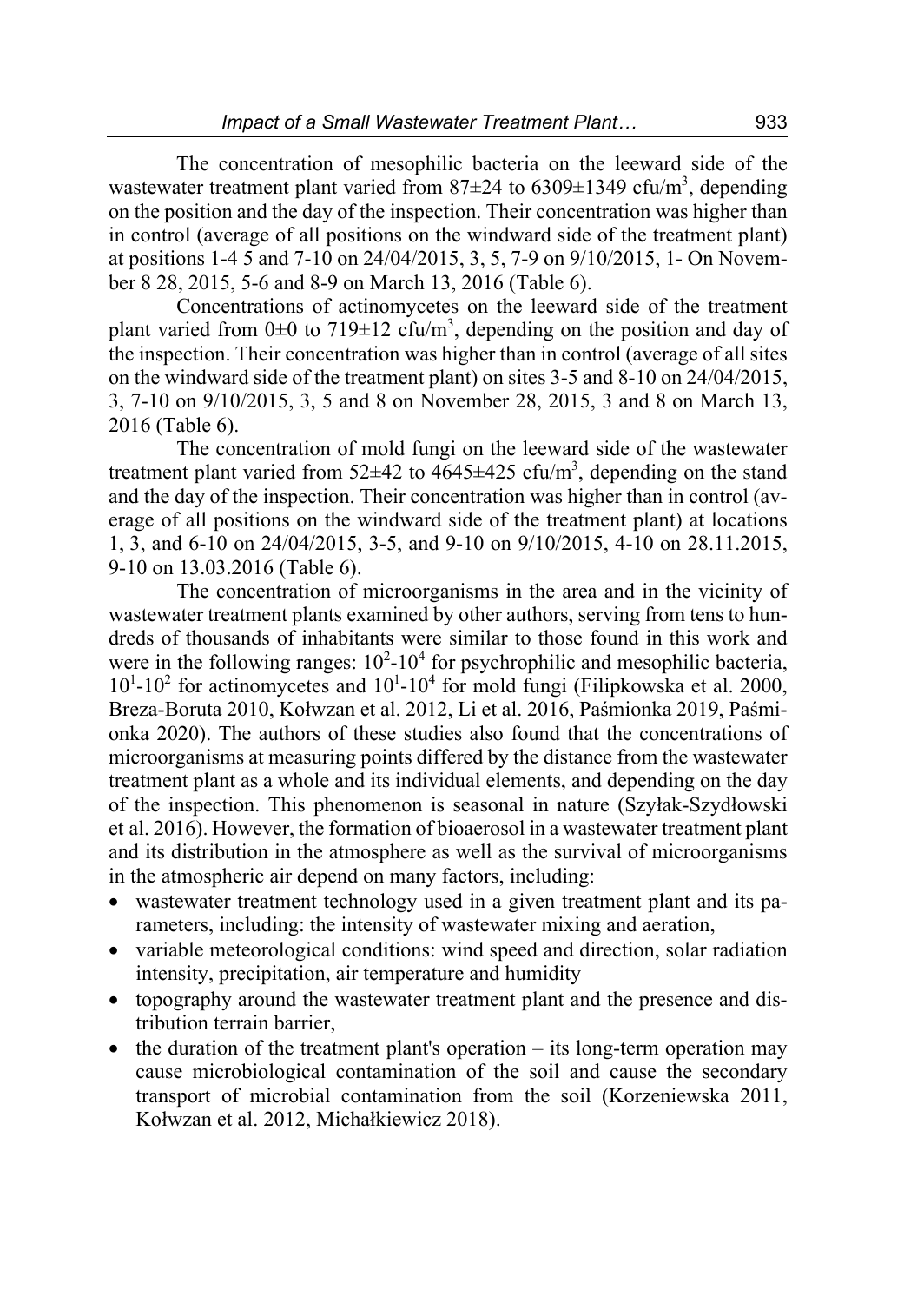In terms of the concentration of mold fungi, the air around the wastewater treatment plant was on average clean air according to PN-89/Z-04111/02, according to the classification proposed by the Team of Experts on Biological Factors, the degree of atmospheric air pollution around the treatment plant was acceptable (Górny 2010).

In terms of the concentration of mesophilic bacteria, the air was uncontaminated according to PN-89/Z-04111/02 at 23 sites on the leeward side of the treatment plant, moderately contaminated at 14 sites and heavily contaminated at 3 test sites during all four series of field tests (total 40 research positions). In terms of the classification proposed by the Panel of Experts on Biological Factors, the degree of air pollution with mesophilic bacteria was acceptable for 39 out of 40 test stands on the leeward side of the power plant (all series of field tests). The exception was the stand no. 1 located at the wastewater treatment plant fence on November 28, 2015.

In terms of concentration of actinomycetes, the air was uncontaminated according to PN-89/Z-04111/02 at 8 test stands on the leeward side of the treatment plant, moderately polluted at 16 stands and heavily contaminated at 16 stands. Concentrations of actinomycetes on 24/04/2015 and 9/10/2015 were higher than on 28/11/2015 and 13/03/2015. In the presented work, actinomycetes were incubated at 26ºC, in accordance with PN-89/Z-04111/02. At the same time, the Expert Team on Biological Factors (Górny 2010) concluded that air pollution by actinomycetes is acceptable when the concentration of thermophilic actinomycetes exceeds 200 cfu/m<sup>3</sup>. This number of actinomycetes was found at 11 positions during the first two field tests, but it was not found during the last two field tests. It is not known, however, how many of these actinomycetes would be thermophilic actinomycetes.

The diversity of microorganism concentrations around the tested wastewater treatment plant did not decrease as a function of the distance from the emission source. It was similar in the case of the previously tested large wastewater treatment plant (Strzelecka et al. 2004). In both cases, this could be due to the presence of other sources of microorganism emissions to atmospheric air in the vicinity of the treatment plant. In the case of the small wastewater treatment plant currently under study, these were arable land without vegetation or scantily covered with emerging winter crops and numerous drainage channels filled with water and water collected in ground depressions. The plant was surrounded by obstacles such as mid-field tree stands, a forest with a dense undercoat, and a railway embankment about 1 m high. They could have changed the direction of air masses displacement from the plant together with bioaerosol lifted from its facilities.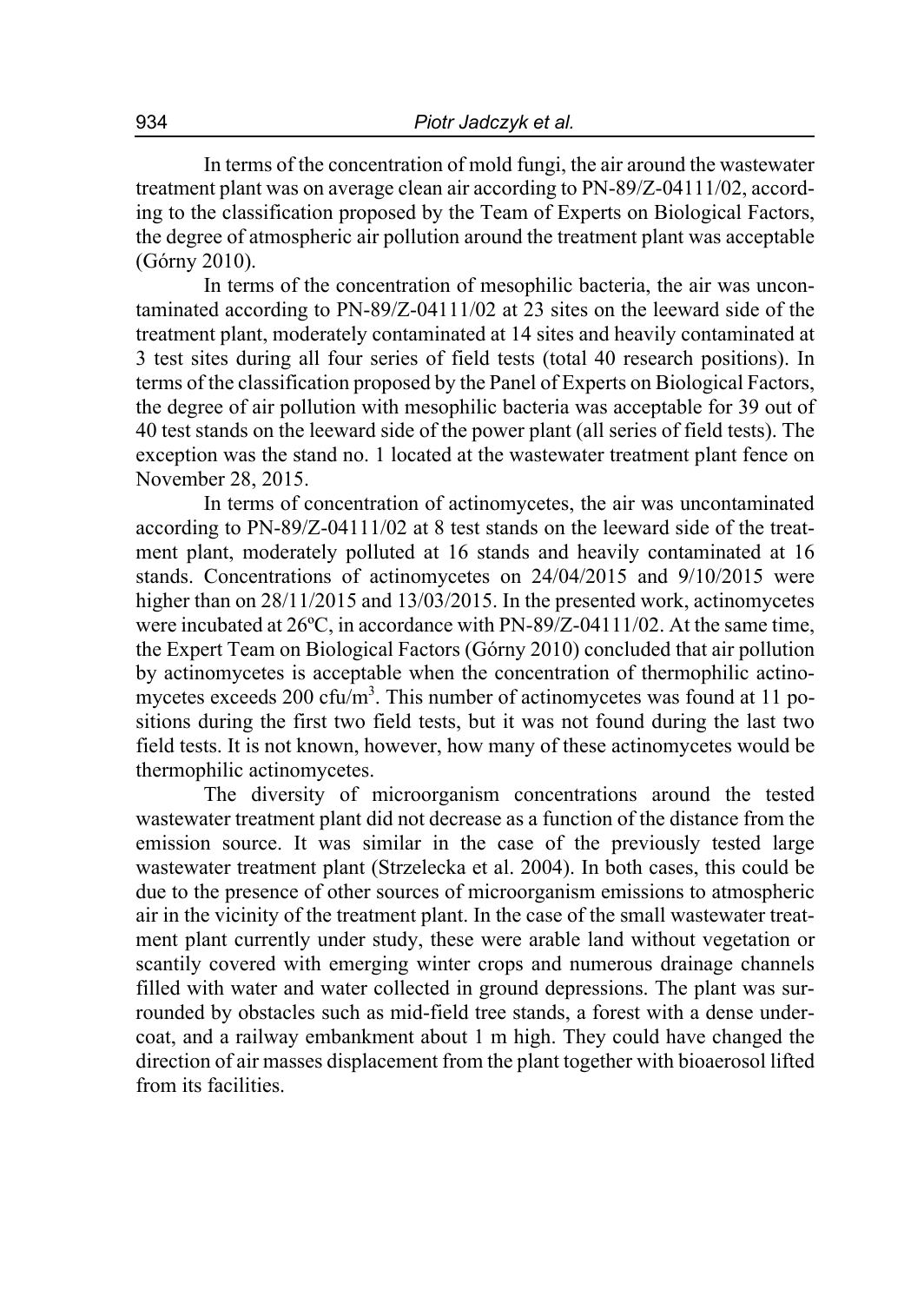### **5. Conclusion**

The obtained research results indicate that the emission of bioaerosol from a small wastewater treatment plant, may cause changes in the concentration of microorganisms in the atmospheric air at a level close to natural sources. The threat to human health associated with this emission is, in such cases, the presence of pathogens in bioaerosol emitted by wastewater treatment plants (Korzeniewska 2011, Kołwzan et al. 2012, Michalak & Pawlas 2012) and microorganisms that show resistance to antibiotics (Rizzo et al. 2013). An effective solution to the problem is hermetization of the wastewater treatment plant (Michałkiewicz et al. 2009). However, this is an expensive investment. Periodic monitoring of the sanitary state of the air around wastewater management facilities is therefore justified. However, in many countries of the world, including Poland, there is no standardized methodology for this type of monitoring and the permissible concentrations of microorganisms in the air, as well as a clear statement that such monitoring is mandatory. The authors of other works have already addressed this problem (Górny 2010, Michałkiewicz 2018). It is also necessary to conduct further research to develop a set of microbiological indicators that will be used in routine monitoring of sanitary air in the area and in the vicinity of wastewater treatment plants.

*This paper was co-financed within the "Excellent Science" program of the Polish Ministry of Science and Higher Education.* 



**Ministry of Science** and Higher Education Republic of Poland

### **References**

- Breza-Boruta, B. (2010). Ocena mikrobiologicznego zanieczyszczenia ścieków na terenie oczyszczalni ścieków. *Water-Environment-Rural areas. 10,3*(31), 49-57.
- Budzińska, B., Traczykowski, A., Jurek, A., Szejniuk, B., Michalska, M., Breleć, K. (2013). Wpływ procesów oczyszczania ścieków w technologii SBR na stan sanitarny powietrza atmosferycznego. *Rocznik Ochrona Środowiska, 15*, 904-923.
- Byliński, H., Gębicki, J., Namieśnik, J. (2019). Evaluation of Health Hazard Due to Emission of Volatile Organic Compounds from Various Processing Units of wastewater treatment plant. *International Journal of Environmental Research and Public Health, 16*(10), 1712.
- Filipkowska, Z., Janczukowicz, W., Krzemieniewski, M., Pesta, J. (2000). Microbiological Air Pollution in the Surroundings of the Wastewater Treatment Plant with Activated-Sludge Tanks Aerated by Horizontal Rotors. *Polish Journal of Environmental Studies, 9*(4), 273-280.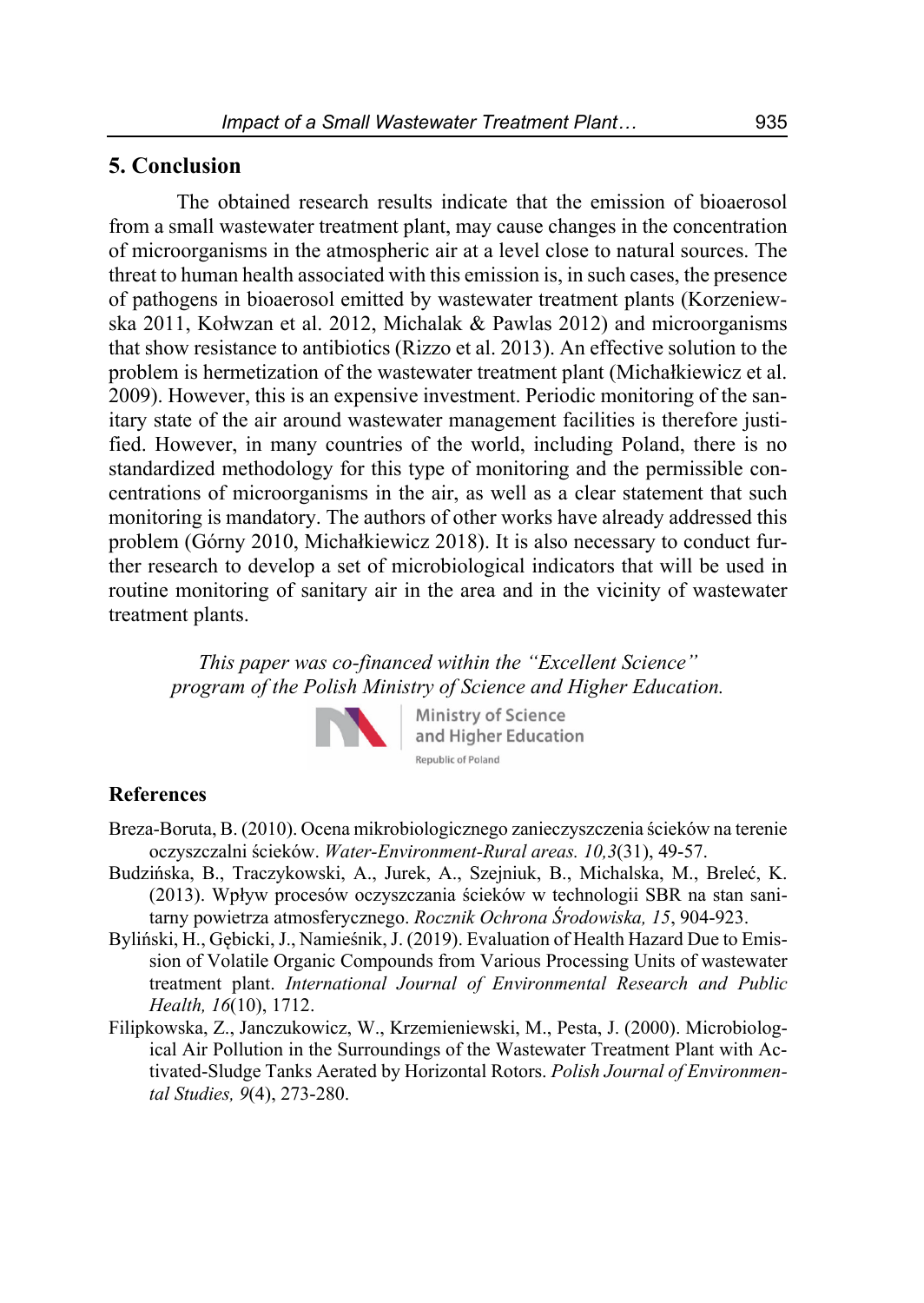- Górny, R.L. (2010). Aerozole biologiczne rola normatywów higienicznych w ochronie środowiska i zdrowia. *Medycyna Środowiskowa, 13*, 41-51.
- Huang, J.J., Hu, H.Y, Li, Y., Tang, F., Lu, Y., Wei, B. (2012). Monitoring and evaluation of antibiotic-resistant bacteria at a municipal wastewater treatment plant in China. *Environment International, 42*, 31-36.
- Kołwzan, B., Jadczyk, P., Pasternak, G., Głuszczak, J., Pawlik, M., Krawczyńska, M., Klein, J., Rybak, J. (2012). Ocena stanu sanitarnego powietrza w otoczeniu wybranej oczyszczalni ścieków. *Ochrona Środowiska, 34*(2), 9-14.
- Korzeniewska, E. (2011). Emission of bacteria and fungi in the air from wastewater treatment plants – a review. *Frontiers Bioscience (Schol Ed), 1*(3), 393-407.
- Li, J., Zhou, L., Zhang, X., Dong, L., Yao, M. (2016). Bioaerosol emissions and detection of airborne antibiotic resistance genes from a wastewater treatment plant. *Atmospheric Environment, 124*, 404-412.
- Michalak, A., Pawlas, K. (2012). Wpływ aerozolu biologicznego z oczyszczalni ścieków na zdrowie pracowników i okolicznych mieszkańców – analiza literaturowa. *Medycyna Środowiskowa – Environmental Medicine, 15*(4), 116-122.
- Michałkiewicz, M. (2018). Powstawanie, przenoszenie i szkodliwość bioaerozoli emitowanych do powietrza atmosferycznego. *Ochrona Środowiska, 40*(4), 21-30.
- Michałkiewicz, M., Pruss, A., Dymaczewski, Z., Michalak, J. (2009). Wpływ hermetyzacji wybranych etapów oczyszczania ścieków na mikrobiologiczne zanieczyszczenie powietrza. *Monografie Komitetu Inżynierii Środowiska PAN, 58*(2), 135-143.
- Osińska, A., Korzeniewska, E., Harnisz, M., Niestępski, S., Jachimowicz, P. (2019). The occurrence of antibiotic-resistant bacteria, including *Escherichia coli*, in municipal wastewater and river water. *E3S Web of Conferences 100*, 00061.
- Paśmionka, I. (2019). Assessment of microbial contamination of atmospheric air in a selected wastewater treatment plant. *Archives of Environmental Protection, 45*(4), 60-67.
- Paśmionka, I. (2020). Evaluation of microbiological quality of atmospheric air in a selected sewage treatment plant in Lesser Poland. *Aerobiologia, 36*, 249-260.
- PN-89/Z-04008/08. Ochrona czystości powietrza. Pobieranie próbek powietrza atmosferycznego (imisja) do badań mikrobiologicznych metodą aspiracyjną i sedymentacyjną.
- PN-89/Z-04111/01. Ochrona czystości powietrza. Badania mikrobiologiczne. Postanowienia ogólne i zakres normy.
- PN-89/Z-04111/02. Ochrona czystości powietrza. Badania mikrobiologiczne. Oznaczanie liczby bakterii w powietrzu atmosferycznym (imisja) przy pobieraniu próbek metodą aspiracyjną i sedymentacyjną.
- PN-89/Z-04111/03. Ochrona czystości powietrza. Badania mikrobiologiczne. Oznaczanie liczby grzybów mikroskopowych w powietrzu atmosferycznym (imisja) przy pobieraniu próbek metodą aspiracyjną i sedymentacyjną.
- Rizzo, L., Manaia, C., Merlin, C., Schwartz, T., Dagot, C., Ploy, M.C., Michael, I., Fatta-Kassinos, D. (2013). Urban wastewater treatment plants as hotspots for antibiotic resistant bacteria and genes spread into the environment: A review. *Science of the Total Environment, 447*, 345-360.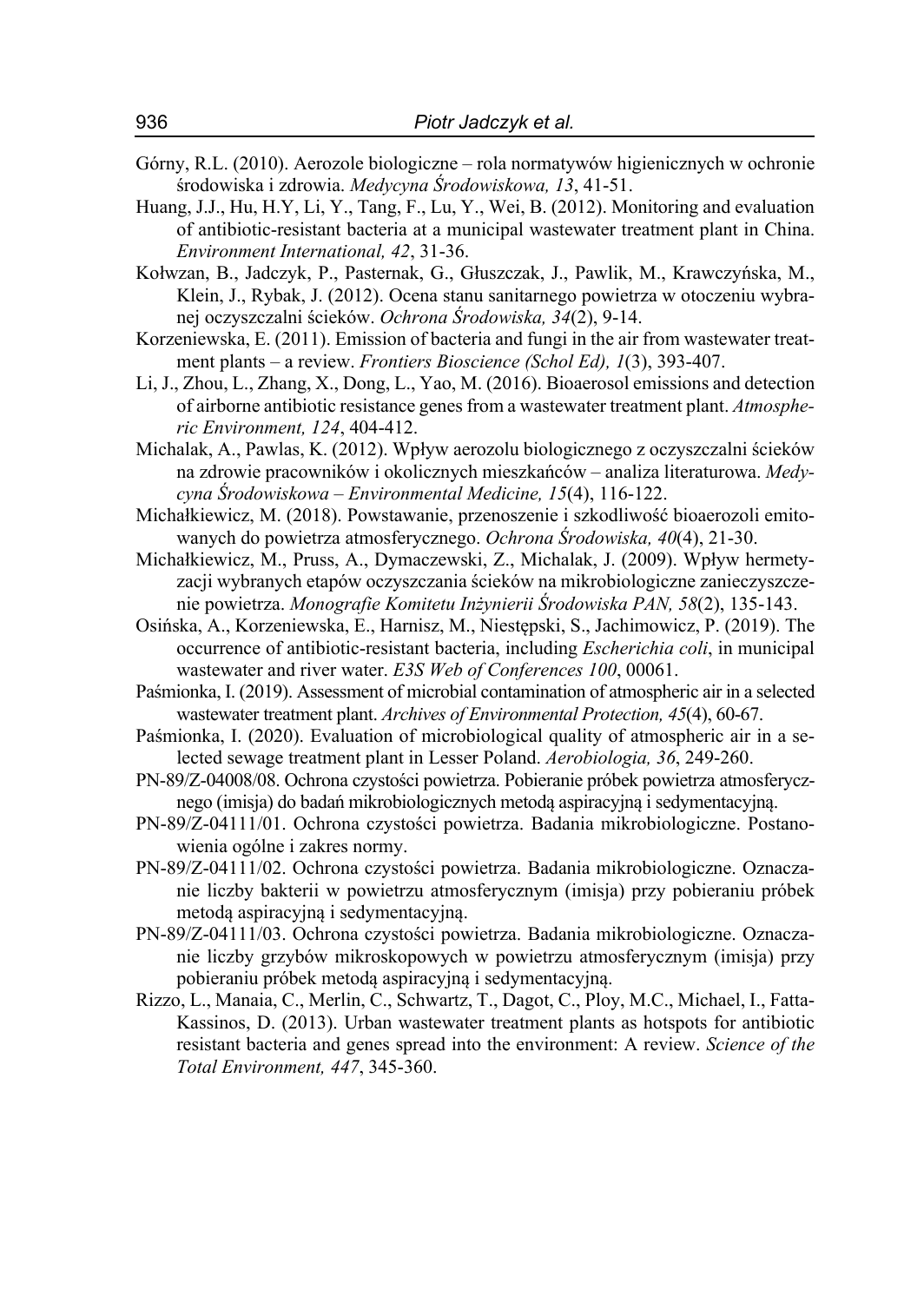- Savin, M., Bierbaum, G., Hammerl, M.S., Heinemann, C., Parcina, M., Sib, E., Voigt, A., Kreyenschmidt, J. (2020). Antibiotic-resistant bacteria and antimicrobial residues in wastewater and process water from German pig slaughterhouses and their receiving municipal wastewater treatment plants. *Science of the Total Environment, 727*, 138788.
- Sówka, I., Bezyk, Y., Grzelka, A., Miller, U., Pachurka, Ł. (2017). Seasonal odor impact range of selected wastewater treatment plants – modeling studies using Polish reference model. *Water Science & Technology, 2*, 422-429.
- Sówka, I., Sobczyński, P., Miller, U. (2015). Impact of seasonal variation of odour emission from passive area sources on odour impact range of selected WWTP. *Rocznik Ochrona Środowiska, 17*(2), 1339-1349.
- Strzelecka, K., Jadczyk, P., Neumann, M. (2004). *Rozprzestrzenianie się mikroorganizmów w atmosferze*. W: Musialik-Piotrowska A., Rutkowski J.D. (red.). Emisje – zagrożenie – ochrona powietrza. PZITS, Wrocław: 267-272.
- Szyłak-Szydłowski, M., Kulig, A., Miaśkiewicz-Pęska, E. (2016). Seasonal changes in the concentration of airborne bacteria emitted from a large wastewater treatment plant. *International Biodeterioration & Biodegradation, 115*, 11-16.

### **Abstract**

Wastewater treatment plants are the source of odour and microorganism emissions to the atmospheric air. Bioaerosol emitted by treatment plants may contain pathogenic microorganisms, antibiotic resistant microorganisms and cause allergies.

The aim of the study was to assess the impact of the newly created municipal wastewater treatment plant using the activated sludge method (approx. 20,000 PE, average daily flow of  $2,300 \text{ m}^3$ ) on the sanitary state of atmospheric air. Numerous field obstacles (e.g. trees) and natural sources of microorganism emissions to the atmospheric air (e.g. drainage channels) were located in the vicinity of the wastewater treatment plant.

Bioaerosol samples (3 replicates) were taken in a wind trail at 10 test stands on the leeward side of the treatment plant and two control stands on the windward side of the treatment plant. Samples were taken by sedimentation on Petri dishes with microbiological mediums. Media was incubated at a temperature appropriate for the type of microorganisms (psychrophilic bacteria, mesophilic bacteria, actinomycetes, mold fungi), and then colonies growing on media were counted. The number of microorganisms per unit volume of air was determined according to the Omelian formula in the Gogoberidze modification. Four series of tests were carried out during the transition months (spring and autumn).

The concentration of microorganisms on the leeward side of the treatment plant in the following ranges amouted: psychrophilic bacteria:  $156 \pm 85 - 6578 \pm 1286$  cfu/m<sup>3</sup>, mesophilic bacteria:  $87\pm24 - 6309 \pm 1349$  cfu/m<sup>3</sup>, actinomycetes:  $0\pm0 - 719\pm12$  cfu/m<sup>3</sup>, mold fungi:  $52\pm 42$  -  $4645\pm 425$  cfu/m<sup>3</sup>. These values were similar to those found in the area and in the vicinity of wastewater treatment plants examined by other authors. The concentration of microorganisms in the vicinity of the tested wastewater treatment plant did not show a downward trend as a function of distance from the wastewater treatment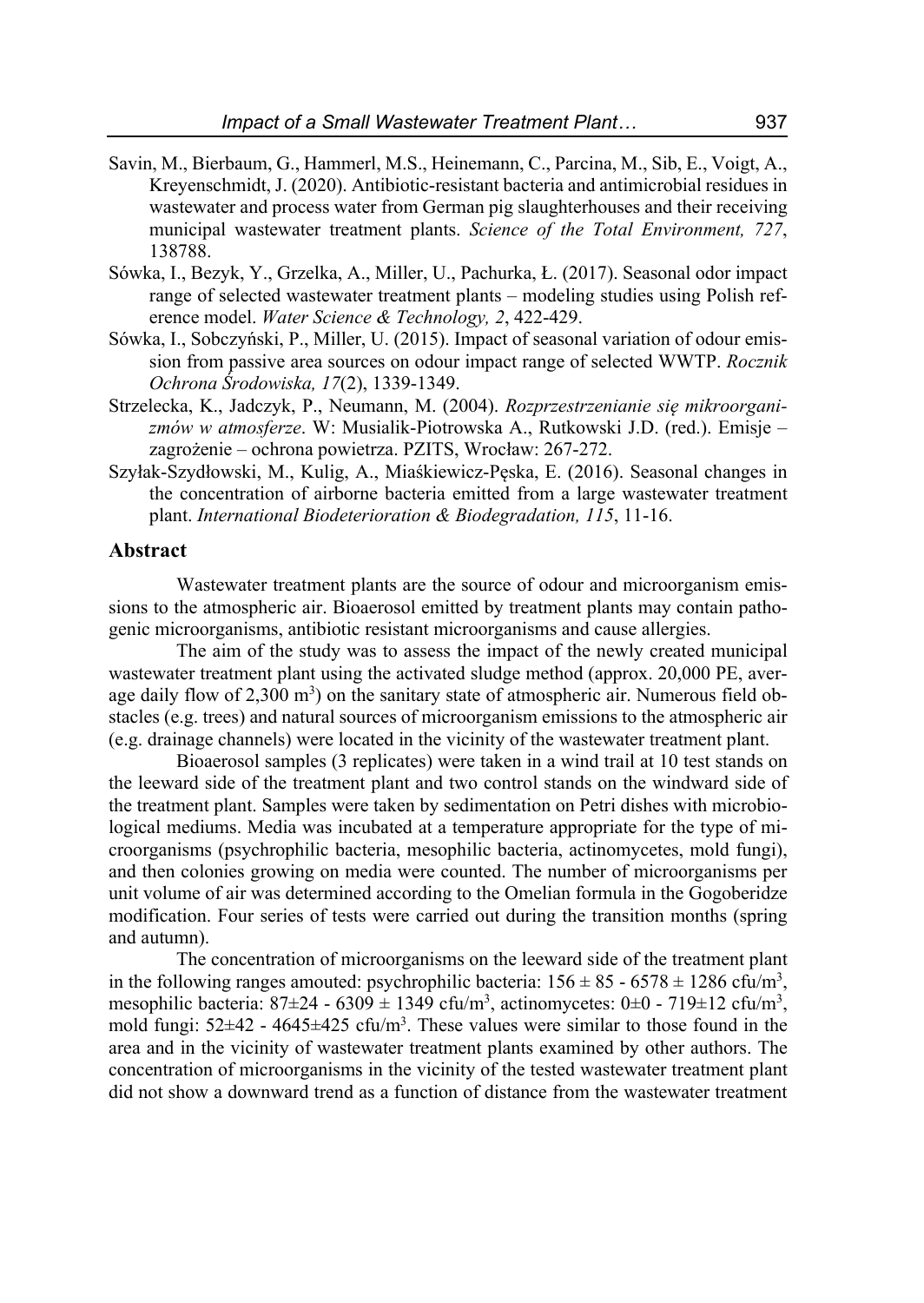plant. This could be due to the presence of other sources of bioaerosol emissions to atmospheric air in the vicinity of the treatment plant (e.g. drainage canals, uncovered soil in plowed fields) and field obstacles that could have affected the movement of air masses (e.g. in-field woodland, forest, embankment Railway).

The obtained research results indicate that the emission of bioaerosol from a small wastewater treatment plant, may cause changes in the concentration of microorganisms in the atmospheric air at a level close to natural sources. However, the threats to human health caused by bioaerosol emitted from municipal wastewater may be higher. Therefore, it is justified to monitor the sanitary state of the air and the atmosphere at the wastewater treatment plant and in its vicinity, and conduct research to develop an optimal set of indicator microorganisms of this state.

#### **Keywords:**

bioaerosol, bacteria, fungi, air pollution, wastewater treatment

### **Wpływ małej oczyszczalni ścieków na stan sanitarny powietrza atmosferycznego**

### **Streszczenie**

Oczyszczalnie ścieków są źródłem emisji odorów i mikroorganizmów do powietrza atmosferycznego. Bioaerozol emitowany przez oczyszczalnie może zawierać mikroorganizmy chorobotwórcze, mikroorganizmy oporne na antybiotyki oraz powodować powstawanie alergii.

Celem pracy była ocena wpływu nowo powstałej oczyszczalni ścieków komunalnych oczyszczającej je metodą osadu czynnego, (ok. 20000 RLM, średni przepływ dobowy 2300 m<sup>3</sup>) na stan sanitarny powietrza atmosferycznego. W sąsiedztwie oczyszczalni znajdowały się liczne przeszkody terenowe (np. zadrzewienia) oraz naturalne źródła emisji mikroorganizmów do powietrza atmosferycznego (np. kanały melioracyjne).

Próbki bioaerozolu (po 3 powtórzenia) pobierano w smudze wiatru na 10 stanowiskach badawczych po stronie zawietrzenj oczyszczalni i dwóch stanowiskach kontrolnych po stronie nawietrznej oczyszczalni. Próbki pobierano metodą sedymentacyjną na płytki Petriego ze zagaryzowanymi podłożami mikrobiologicznymi. Podłoża inkubowano w temperaturze odpowiedniej dla danego rodzaju mikroorganizmów (bakterie psychrofilne, bakterie mezofilne, promieniowce, grzyby pleśniowe), a potem liczono kolonie rosnące na podłożach. Liczbę mikroorganizmów w jednostce objętości powietrza określano według wzoru Omeliańskiego w modyfikacji Gogoberidze. Wykonano 4 serie badań w miesiącach przejściowych (wiosna i jesień).

Stężenia mikroorganizmów po stronie zawietrznej oczyszczalni mieściły się w przedziałach: bakterie psychrofilne: 156±85 - 6578±1286 jtk/m<sup>3</sup>, bakterie mezofilne:  $87\pm24$  -  $6309\pm1349$  jtk/m<sup>3</sup>, promieniowce: 0 $\pm$ 0 - 719 $\pm12$  jtk/m<sup>3</sup>, grzyby pleśniowe: 52 $\pm42$  -4645±425 jtk/m<sup>3</sup>. Były to wartości zbliżone do stwierdzonych na terenie oraz w sąsiedztwie oczyszczalni ścieków badanych przez innych autorów. Stężenia mikroorganizmów w sąsiedztwie badanej oczyszczalni nie wykazywało tendencji spadkowej w funkcji odległości